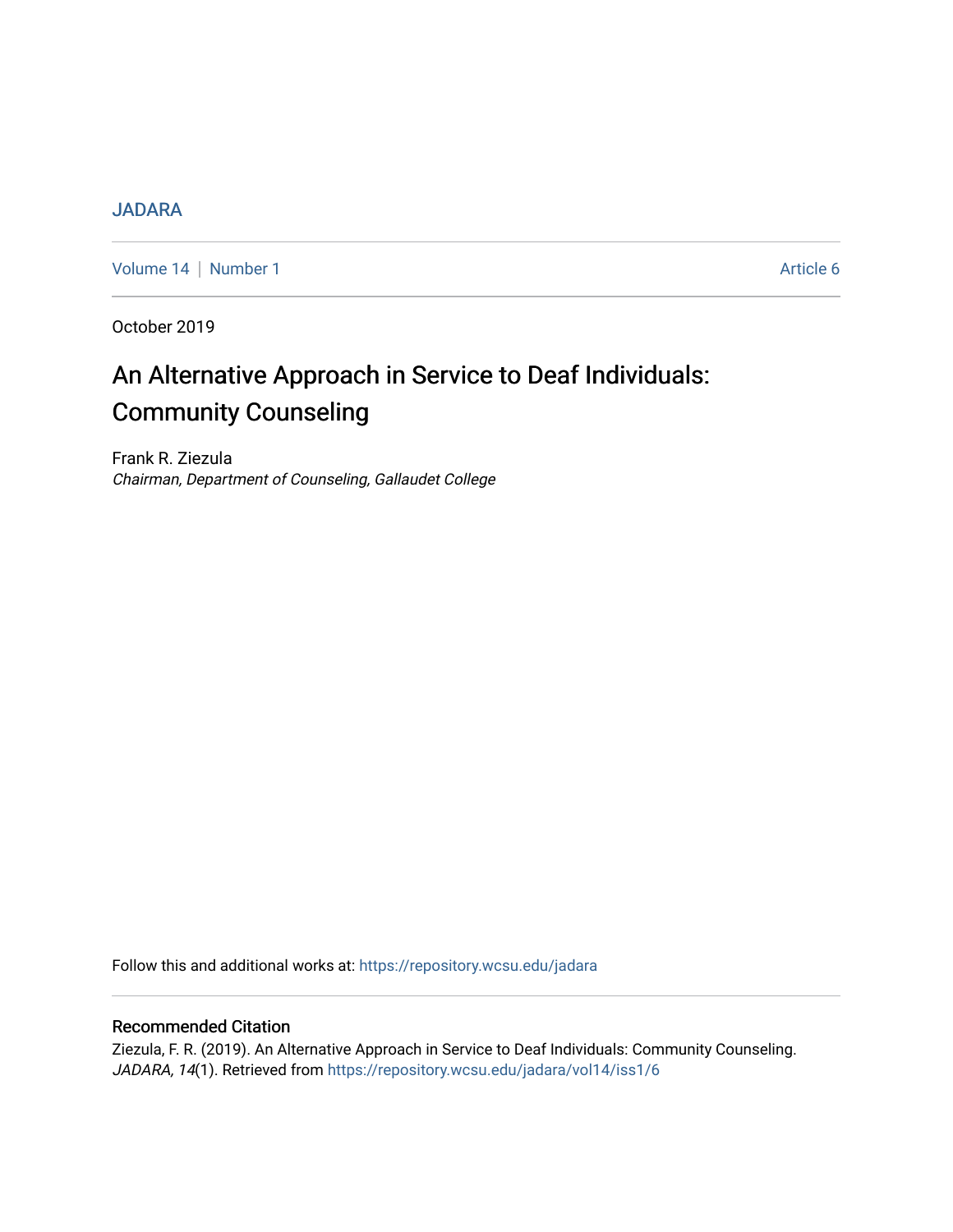#### Frank R. Zieziula, Ph.D.

Counseling as a means of facilitating psy chological and social development among deaf people has finally been accepted as a necessary service in a majority of schools and social ser vice agencies in this country. Yet, what has been lacking in the literature for the growing number of counselors is discussion of options on the most appropriate methods for pro viding effective counseling services to the largest number of deaf individuals. As the history of the counseling profession has shown, it is only through a professional dia logue of issues such as this that fruitful research on counseling outcomes can have its birth.

I propose that professionals in the field con sider a non-traditional approach in attempting to provide counseling services to deaf in dividuals; that is, community counseling (Lewis & Lewis, 1977). This generic term has also been referred to in the literature as outreach counseling (Drum & Figler, 1973), en vironmental manipulation (Matheny, 1971, Pulvino, & Kandor, 1971), a social-activist model of counseling (Atkinson, Froman, Romo & Mayton, 1977), and activist guidance (Dworkin & Dworkin, 1971; Ivey, 1973; Menacker, 1976).

All of these approaches have a number of things in common: 1) Counselors should take an active role in providing assistance to clients rather than a passive role; 2) counselors need to give greater attention to the social and physical environments of clients; and 3)

counselors should be devoting a greater pro portion of time providing programs and ser vices to individuals before problems occur rather than spending most of their time pro viding patchwork services after problems occur.

Formally, community counseling is a multifaceted human service approach which com bines educational programs, environmental manipulation, and paraprofessional service in order to 1) help deaf people live more effec tively and 2) avoid problems most frequently encountered by deaf consumers.

To date, the variety of counseling ap proaches that have been used with deaf people are straitlaced, traditional models which are most appropriate for middle class, highly educated, experientially rich individuals. The only exception can be found in behavioral counseling approaches which, although focus ing on help to those individuals with low verbal ability, is still rooted in a traditional model of counseling.

In a recent article by Scott (1978), a number of definitions and approaches used by counselors with deaf persons were analyzed. Scott concluded that there was a relative lack of agreement concerning what constitutes the area known as counseling with deaf people and, further, there appeared to be a multi plicity of types of counseling used with deaf in dividuals. However, as one peels away the layers of uniqueness between these ap proaches, one tinds three distinctive threads

1

Dr. Zieziula is Chairman, Department of Counseling, Gallaudet College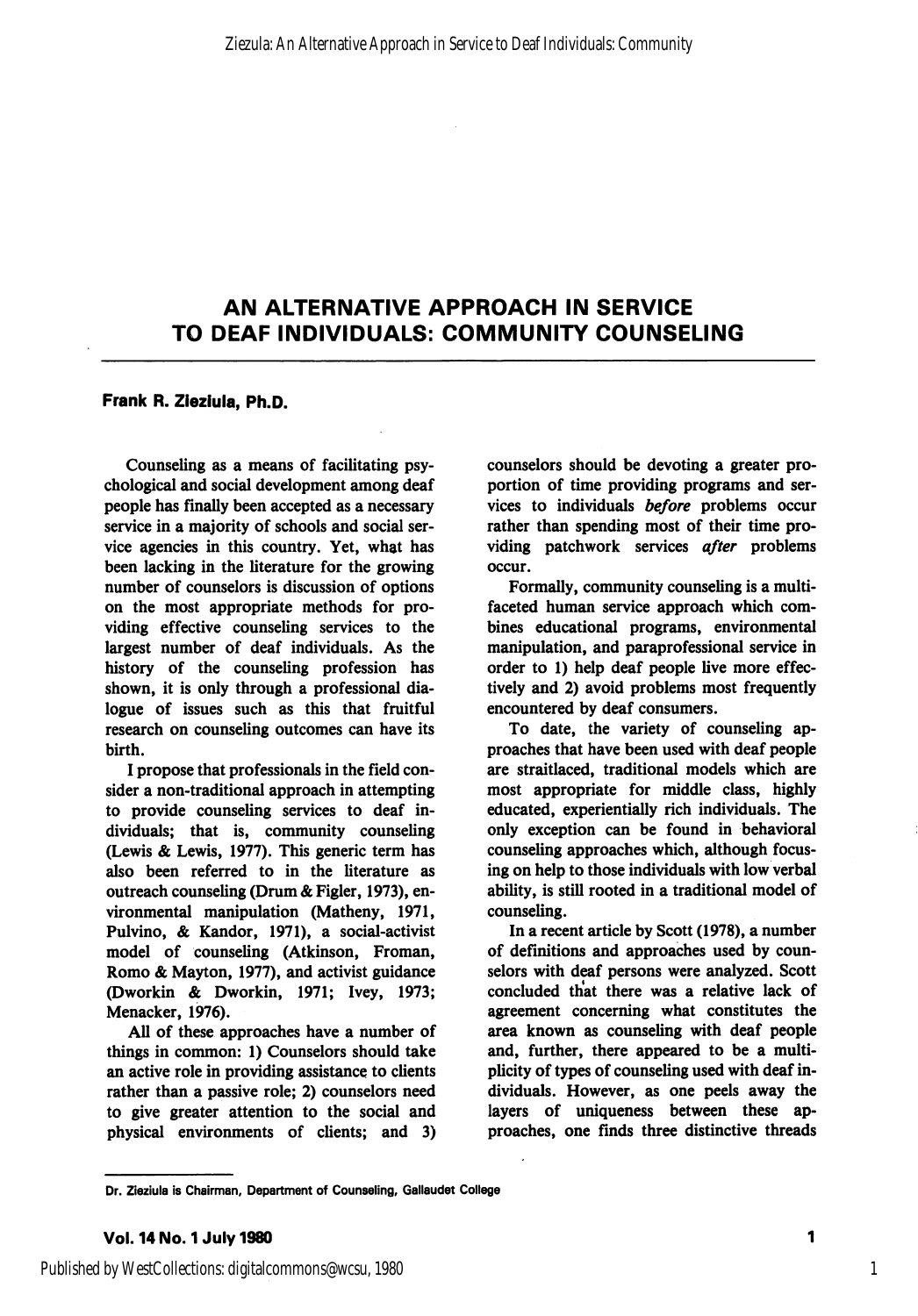running through all approaches that are based on a traditional philosophy of counseling that has never been proven to be effective with hearing people nor with deaf people.

Traditional counseling practices are pred icated on the assumption that the problem ex ists within the client; community counseling takes the approach that the environment is the major inhibiting factor to an individual's growth and development. Traditional counsel ing focuses on the amelioration of maladaptive behavior; community counseling focuses on acute problems of normal human development and stresses prevention of future crises. Tradi tional counseling theories presume the neces sity of service by academically trained pro fessionals; community counseling recognizes the value of the peer as an effective resource.

First, most counseling approaches used with deaf clients presume that a problem exists within the client and, therefore, the client is responsible, with support and assistance, for making personal changes and adjustments in order to live a productive, fruitful life. This philosophical approach has been espoused in a number of writings including, but not exclusive to, Goetzinger, (1967) Mykelbust, Neyhus, and Mulholland (1962), Norton (1978), and Thompson (1964). The validity of this assump tion must be questioned based on what we know of the physical and social environment constraints placed on deaf people. If the nature of deaf people's physical and social en vironments could be conducive to learning, loving, playing, and working, would we, as counselors, be seeing even as much as one-half of the personality problems that are presently being referred to our offices? If our world were such that deaf people were in the majority and hearing people were in the minority and, there fore, their environment was our environment, hearing people would be waiting in line to be seen by deaf counselors who claimed that the problem lies with hearing people's adjustment to the deaf world. Community counseling proposes to focus on enhancing the physical and social environments of clients. The role of the community counselor is to analyze these en vironments and appropriately manipulate them to enhance deaf people's lives.

Secondly, most counseling theories assume that the primary responsibility of counselors lies in healing maladaptive behavior on the part of deaf people. Very little attention is paid, theoretically or practically, to normally developing deaf people who are experiencing acute problems of daily living. Further, only perfunctory concern is given to preventive educational programs. Community counseling targets its attention on problems of daily living rather than pathological problems which are clearly in the province of psychotherapists, psychologists, and psychiatrists. Also, com munity counselors devote a great deal of time to the design and implementation of preventive programs that focus on eliminating future problems.

The third thread that runs through most counseling approaches with deaf people is the assumption that personality changes of clients can only occur and be successful under the guidance and direction of a skilled, profes sional counselor or therapist (Williams & Sussman, 1971; Sanderson, 1974) and that, further, this personality change can only take place by way of a direct relationship with this professional who somehow, some way, has the sole ability to effect change in individuals. Very few, if any, counseling approaches con tradict this philosophy. Yet this assumption has not been supported through research. There is a great deal of practical evidence showing that the best people to provide direct services to a clientele are persons who have suc cessfully mastered similar problems. Clear ex amples of this evidence are the successes of such programs as Alcoholics Anonymous, Weight Watchers, Big Brothers, and in student residence hall advisors and rape prevention programs. Community counseling respects the power, affiliation, and trust of significant others in the lives of people. One of the major roles of a community counselor is to provide training and support to groups of individuals who may be potential short-term helpers to individuals.

Thus far I have presented three major dif ferences in assumptions between community

 $\overline{\mathbf{2}}$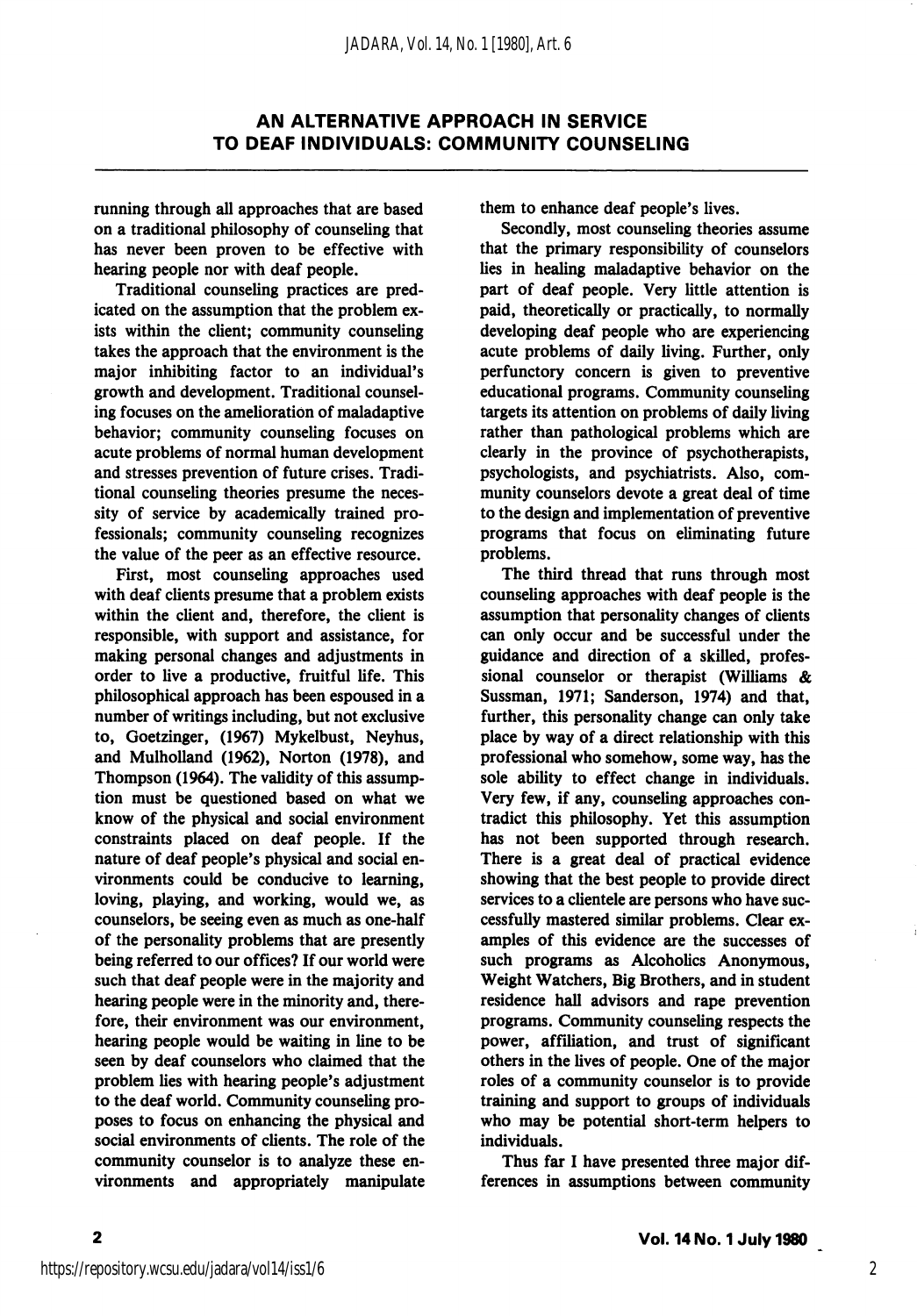counseling and traditional models of counsel ing. Let me further elaborate on this differen tiation by presenting what I feel are the major responsibilities counselors should assume if they are to implement an active approach based on the three stated assumptions. The im plication of these responsibilities is that counselors should devote a major portion of their time in performance of these duties.

1. Counselors should deal with future pro blem areas of their client population. Coun selors should utilize methods of determining significant future problem areas of their total clientele; identify common future problems of particular subgroups; and design preventive educational programs that can be implemented utilizing resources from within the institution as well as the community.

2. Counselors should analyze and manipu late environmental factors. Counselors should develop a rationale for dealing with forces in the educational, home, work, and play en vironments; gather information about the en vironments that encourages or inhibits the development of a deaf person; and point the way toward dealing with environmental factors so that the deaf individual's personality development may be benefitted.

3. Counselors should identify and train people with helping potential. Counselors should identify people who have the ability, in terest, and perhaps some experience in helping their unique population; and offer on a formal or informal basis, systematic training in prin ciples and exercises for improving the helping process.

4. Counselors should utilize community resources better. Counselors should encourage and direct deaf people to maximally utilize helping people and existing information which lies outside the institution or service organiza tion; actively advocate the opening of social service doors that have been locked to deaf people in the past; ahd actively advocate local, state, and federal legislation that would enhance the lives of deaf people.

5. Counselors should encourage selfdirection in their clients. Counselors should develop educational programs that increase deaf individuals' potential for controlling and implementing the critical decisions in their lives. In effect, these programs would assist in dividuals to recognize that they can be the major agent in their own development.

There are a number of outcomes that could be anticipated if counselors with a deaf clientele re-prioritize their responsibilities within schools and social service agencies.

1. Timing. The community counseling approach would be better able to deliver help to clients at several different points in their development, from pre-awareness of a pro blem through the time when deaf individuals are acutely aware of problems or crises. In many cases, a preventive model would alert deaf clients to growth needs which would otherwise have remained hidden.

2. Drawing the Unreachables, A community counseling service will hopefully reach many subcultures of clients who traditionally resist counseling or are unaware of counseling ser vices and will thus make a strong effort to equalize each individual's opportunity to ob tain help with his/her development.

3. De-emphasizing Remediation, Traditional counseling service can often encourage the building of client problems because deaf people know there is a service which they can fall back on if they feel incapable of coping with problems themselves. By using a com munity model of counseling, the counseling service is less likely to contribute to the serious accumulation of a client's problems, since the counselor's frequent involvement and consultation outside the office will reduce the need for clients to use the counseling service as a remedial station.

4. Spotting Environmental Problems, One of the major goals of community counseling is to identify aspects of the physical and social en vironments which influence deaf people's lives. In this respect, community counseling acknow ledges that positive growth and development are in part affected by forces which are exter nal to the individual and that efforts must be made to harness external forces toward posi tive development and eliminate damaging forces in the environment.

3

3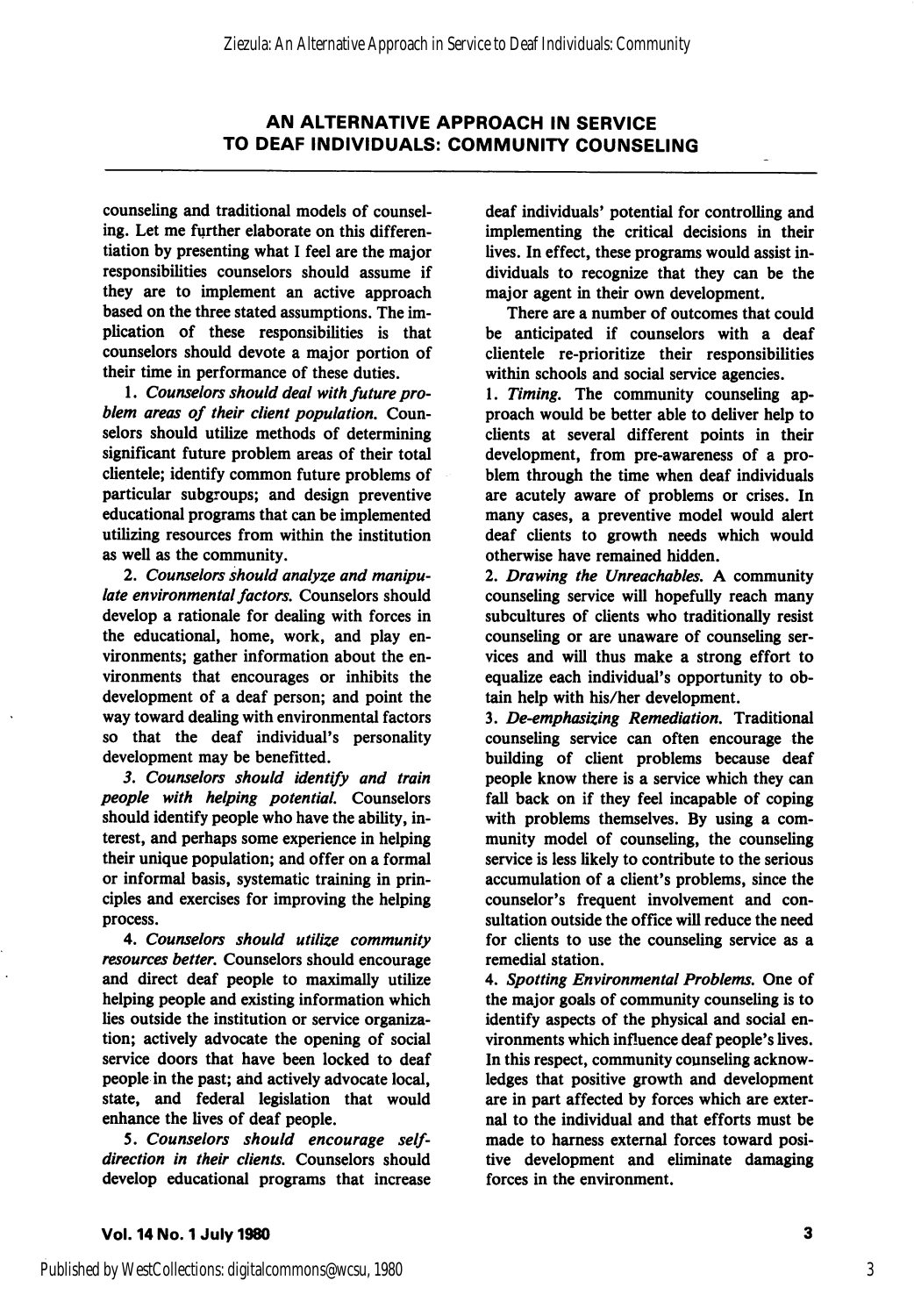5. Network of Counselors, Through the uti lization of peers or paraprofessionals, counsel ing can be provided to many more clients who desire it. As a side effect, the training of paraprofessionals in human relation skills can only enhance the lives of these helpers and may in fact crystallize career goals for them in the social service field.

Based on the concepts of community coun seling, the major recommendation for 'coun selors of the deaf' is to re-prioritize responsibilities. Traditional models of counseling typically provide service to only a small pro portion of the potential clientele, emphasizes abnormalities of behavior, de-emphasizes en vironmental influences, ignores the immense influence of informal contacts by peers, and focuses on remedial service rather than a pre ventive approach. Community counseling at tempts to reverse these conditions.

Community counseling does not ignore the benefits of direct individual counseling for a select clientele. Nor does community counseling deny that maladaptive behavior may be a direct result of deep-seated psychological pro blems. Yet this approach views counselors as experts in normal developmental behavior. Action counselors believe that personality re-organization should more appropriately be left to professionals who have received exten

sive training in psychopathology and thera peutic techniques of treatment.

In order for counselors to assume the major responsibilities advocated by community counseling, counselor training programs will need to emphasize specific units of academic content usually only touched upon in typical counselor education programs. Emphases must be placed on A) theories of normal child and adolescent development, B) the environ ment and practical means of altering the en vironment to enhance human development, C) methods of educating and using paraprofes sionals to provide service to deaf people, D) preventive program development to meet future needs, and E) expertise in consultation services.

Finally, community counseling, by its goals and techniques, commands counselors to take an active, progressive, and indirect role in pro viding services to clients rather than a passive, traditional, direct role. The greatest fear upon first reading of this approach is that com munity counseling may be a return to "pater nalism" on the part of professionals working with deaf individuals. This is not the case. Community counseling does not advocate doing for the client. Community counseling advocates doing on the part of the counselor.

#### **REFERENCES**

- Atkinson, D. R., Froman, T., Rome, J. & Mayton II, D. M. The role of the counselor as a social activist; who supports it? The School Counselor, 1977, 25(2), 85-91.
- Drum, D. J. & Figler, H. E. Outreach in counseling, Rhode Island: Carroll Press Publishers, 1973.
- Dworkin, E. P. & Dworkin, A. L. The activist counselor. Personnel and Guidance Journal, 1971, 49, 748-753.

Goetzinger, C. P. Factors associated with counseling the hearing impaired adult. Journal of Rehabilitation of the Deaf, 1967,  $I(1)$ , 32-48.

- Ivey, A. E. Counseling innocent profession or fiddling while Rome burns? Counseling Psychologist, 1973, 7, 111-115.
- Lewis, J. A. & Lewis, M. D. Community counseling: A human services approaches. New York: John Wiley & Sons, 1977.